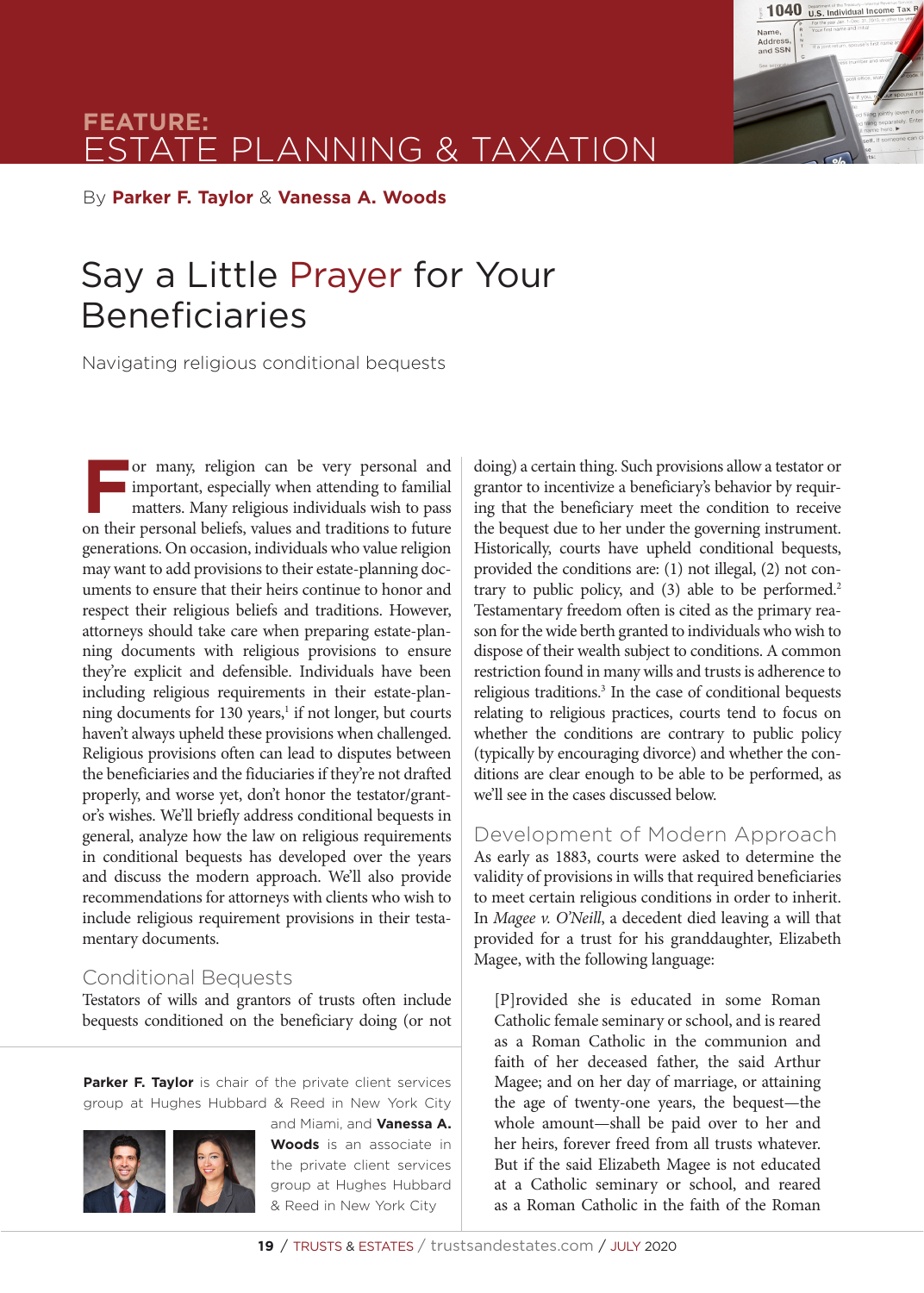

### **FEATURE:** ESTATE PLANNING & TAXATION

Catholic Church, then it is my intention, will and direction that the bequest shall accumulate, the interest or income as it arises shall be added to the principal until the said Elizabeth Magee's death or marriage or attaining the age of twenty-one years, when, on the happening of either of these events, the whole amount—principal and interest—shall be divided and paid over to the trustees of my daughter Elizabeth West.<sup>4</sup>

The facts of *Magee* indicate that Elizabeth Magee wasn't educated at a Catholic seminary or school, and there was no evidence that she was reared as a Roman

The wording of such conditional bequests is crucial as to whether the grantor's or testator's intent will be upheld.

Catholic in the faith of the Roman Catholic Church.<sup>5</sup> Elizabeth argued that it was impossible, practically speaking, to meet the conditions set forth in the will and contended that the conditions set forth in the will were against public policy.6 The Supreme Court of South Carolina rejected both contentions, stating first that "the condition cannot be disregarded upon the ground that it could not be performed in whole or at least in part."7 Explaining that the condition also wasn't void as against public policy, the court focused on the testator's freedom to dispose of his property as he wished. The court stated:

We do not understand that there was anything in this bequest which can be properly called coercion, or that Elizabeth was 'deprived' of the liberty of conscience. Terms were attached to the bequest which may seem to us exacting, unkind and unnecessary, but we cannot say they were unlawful or that they were complied with.<sup>8</sup>

More than 80 years later, courts began to call religious conditional bequests into question. In *In re* 

*Keffalas' Estate*, the decedent died leaving a will that provided to each of his children except one daughter, a bequest of \$2,000 on the condition that the child marry an individual of "true Greek blood and descent and of Orthodox religion."9 The excluded daughter had married prior to the execution of the will; for her, the will provided a bequest of \$2,000 on the condition that she remarry a man of true Greek blood and descent and of Orthodox religion after her first marriage was terminated by death or divorce.10 The will also included a bequest of \$2,000 to any child who originally married a non-Greek individual but later, as a result of death or divorce, remarried a Greek individual.<sup>11</sup>

Unlike most prior court rulings, the *Keffalas* court held that religious provisions that encouraged divorce were against public policy, but the provisions that were subject to a marriage condition were upheld.<sup>12</sup> Specifically, the Supreme Court of Pennsylvania stated:

The condition . . . although not violative of freedom of religion, was conducive to divorce and thus violative of public policy. We cannot accept the contentions of appellants that evidence of an actual subjective intent to cause divorce is a prerequisite to striking down a condition based on divorce. On the contrary, the distinguishing factor seems to be whether the disposition is reasonably related to the contingency of divorce. . . . In the instant case, an additional gift is conditioned on divorce (or death) and remarriage to a Greek. The disposition is not logically related to the changed circumstances of the child, but is rather a channel for the testator's ethnocentricity and an encouragement to divorce.<sup>13</sup>

The *Keffalas* court did, however, uphold the disposition of the testator's business establishments to his three eldest sons on the condition that they marry an individual of "true Greek blood and descent and of Orthodox religion":

Testator intended one potential gift of \$2,000 to each child on condition of either marriage or remarriage to a Greek. The conditions on those \$2,000 bequests are, indeed, tainted, and fall as conducive to divorce. However, the remarriage conditions, the fly in the ointment, do not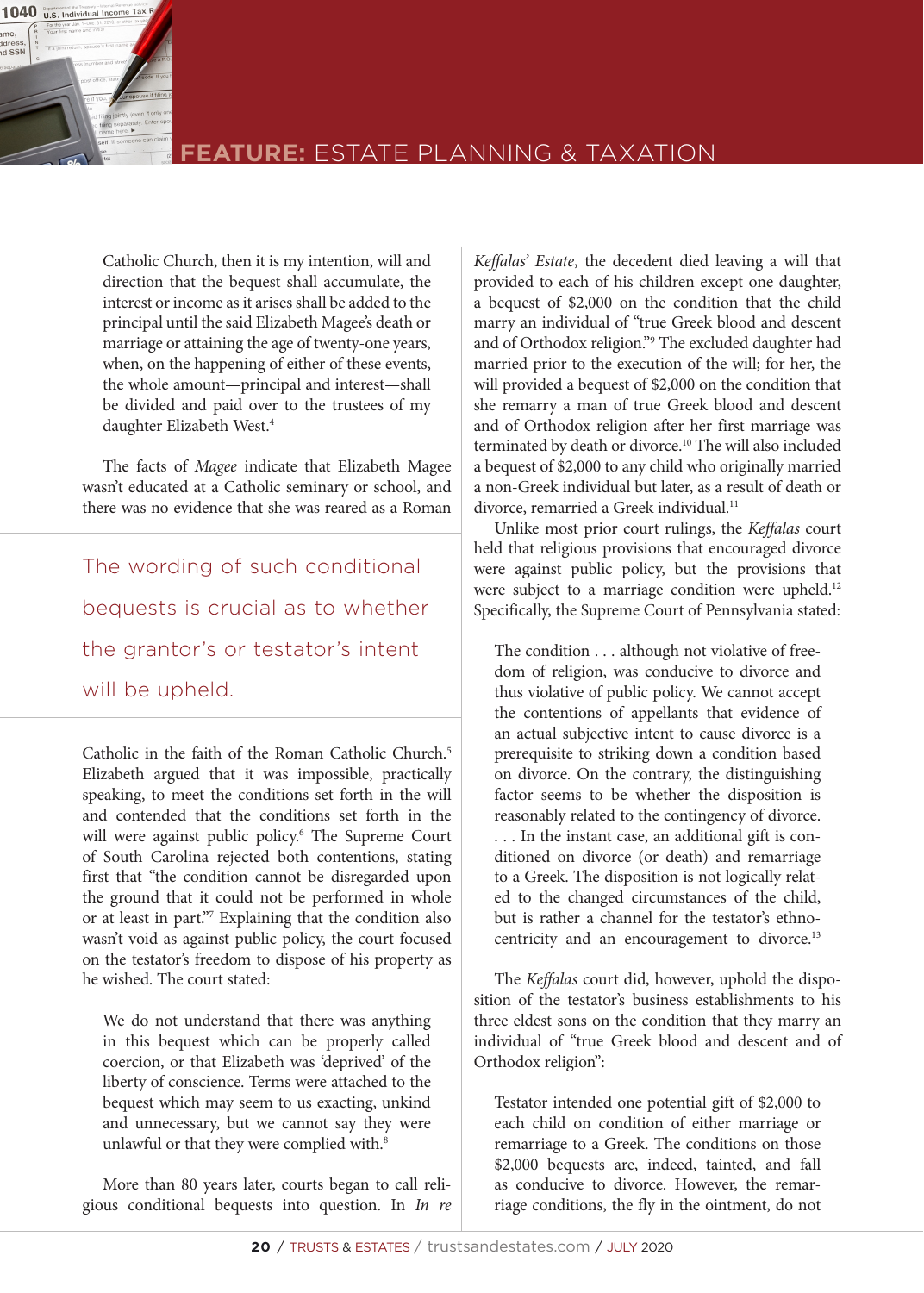

attach to the gifts of the businesses in Paragraphs Twelfth and Thirteenth. As we have seen, the marriage conditions of themselves are valid.<sup>14</sup>

In short, the conditional bequests that reward divorce were deemed to be against public policy, but those that simply encouraged marriage within a particular faith were validated.

Notably, after the *Keffalas* ruling, some courts continued to uphold provisions relating to a beneficiary's spouse's religion. The wording of such conditional bequests is crucial as to whether the grantor's or testator's intent will be upheld. For example, in *Shapira v. Union National Bank*, the decedent died leaving a will with the following condition for the bequest to his son:

My son Daniel Jacob Shapira should receive his share of the bequest only, if he is married at the time of my death to a Jewish girl whose both parents were Jewish. In the event that at the time of my death he is not married to a Jewish girl whose both parents were Jewish, then his share of this bequest should be kept by my executor for a period of not longer than seven (7) years and if my said son Daniel Jacob gets married within the seven year period to a Jewish girl whose both parents were Jewish, my executor is hereby instructed to turn over his share of my bequest to him. In the event, however, that my said son Daniel Jacob is unmarried within the seven (7) years after my death to a Jewish girl whose both parents were Jewish, or if he is married to a non Jewish girl, then his share of my estate, as provided in item 8 above should go to The State of Israel, absolutely.15

At the time of the decedent's death, Daniel was 21 years old and unmarried.<sup>16</sup> In court, Daniel argued that the condition on his inheritance was: (1) unconstitutional because it was a restriction on his constitutional right to marriage, (2) contrary to public policy as a restriction on marriage, and (3) unenforceable because of its unreasonableness.17 Seven years after the *Keffalas*  decision, the Court of Common Pleas of Ohio upheld the provision, noting that the condition wasn't a restriction on marriage, but a restriction on a beneficiary's ability to take under the will.<sup>18</sup> The court specifically held that: "It is a fundamental rule of law in Ohio that a

testator may legally entirely disinherit his children. . . . This would seem to demonstrate that, from a constitutional standpoint, a testator may restrict a child's inheritance."19 Unlike the language in *Keffalas,* which was deemed problematic, the language at issue in *Shapira*  was rewarding Daniel for marrying a Jewish girl rather than rewarding him for divorcing a current spouse.

### Application of Modern Approach

**The provisions must not restrain marriage.** Across the country, courts generally have found religious requirements in conditional bequests to be reasonable and not against public policy or constitutional law, so long as they're not conditions in total restraint of all marriage or to induce divorce. "Courts have consistently upheld restrictions that require a beneficiary to observe certain religious practices. . . . The reasoning behind permitting religious restraints is that society is not concerned with an individual's religious beliefs or practices."20 However, courts may look more skeptically at provisions that promote divorce.

The *Restatement (Third) of Trusts (Restatement Third)* confirms that trust provisions that are contrary to public policy are void and sets forth as a specific example of such contrary language a provision that states that all of a beneficiary's rights to a trust would terminate if she married an individual who wasn't of a specified religion. The example provides that:

. . . the marriage condition terminates all of [settlor's nephew 'N'] N's rights if, before termination of the trust, he 'should marry a person who is not of R Religion,' with the same gift over to C College. The condition is an invalid restraint on marriage; the trust and N's rights will be given effect as if the marriage condition and the gift over to C College had been omitted from the terms of the trust.<sup>21</sup>

As noted in the *Keffalas* case, "[w]hen a disposition tends to lead to divorce, as this one does, despite the relatively small amounts involved, then it is void."22 While the *Restatement Third* asserts, in the above example and the related Comment, that attempting to influence religious choices of adults is contrary to public policy and would make such a provision void, it also cautions that "Some of the personal relationships or freedoms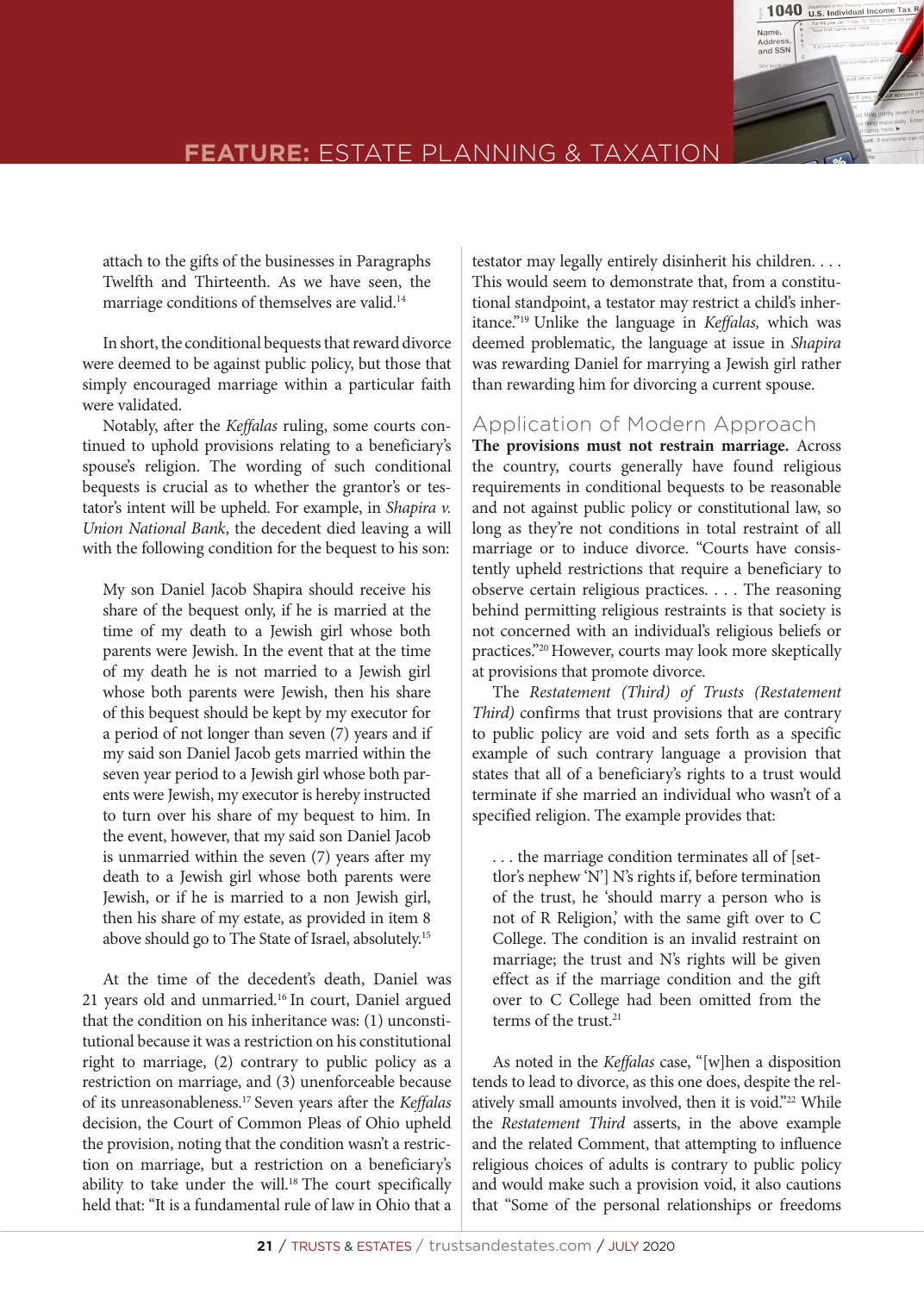

considered [in the Comment] may be protected in some fashion by federal or state statutes or constitutions (such as religious freedom)."23 Further, the *Restatement Third* states that it disagrees with the holding in *Shapira* and with the rule set forth in the *Restatement (Second) Property (Donative Transfers)* Section 8.1, which states that language drafted to prevent the acquisition or retention of property on account of adherence to or rejection of certain religious beliefs or practices on the part of the transferee is valid.24 However, it also notes that most of the few U.S. decisions on this point support the position taken by the *Restatement (Second) Property (Donative Transfers)* (that is, the validity of conditional gifts based on religion).<sup>25</sup> Accordingly, perhaps little weight should

It's essential that any conditions included for a testamentary bequest be drafted with the utmost clarity and attention to detail.

be given to the *Restatement Third* on this point.

Thus, while individuals have broad freedom to require the beneficiaries of their bounty to adhere to religious practices, it's crucial that the draftsperson avoid requirements specifically rewarding the beneficiaries to divorce. For example, the court in *Keffalas* may have upheld the language at issue if the will didn't explicitly incentivize the married daughter with a bequest if she divorced and remarried a Greek Orthodox man. Instead, the will could have simply provided for specific bequests of cash to the decedent's children who were married to a Greek Orthodox individual, without the mention of the termination of prior marriages or divorce. In sum, "[a] condition which in terms is in general restraint of marriage is void . . . but conditions forbidding the marriage of a beneficiary to a certain person or to a nonmember of a certain faith are valid."26 Many modern courts likely would try to find a donative intent that was consistent with public policy even if there was also an effect on freedom to marry.

**The provisions must be able to be performed.** Furthermore, as noted in the above cases, when a beneficiary challenges a conditional testamentary gift, the claim typically will also focus on whether the terms of the condition are too ambiguous for the condition to be performed. When the conditions required to receive a bequest are poorly drafted so that they can't be met, either due to impossibility or vagueness, a court usually will find such conditions to be void and unenforceable. This concern arose in *In re Lesser's Estate*, in which the will at issue included the following provisions:

To pay said sums to the children, that may survive me, of my son, Max Lesser, on their respective twenty-first birthdays, provided these children are given a normal Jewish, liberal education including an ability to read Hebrew, up to and including at least their fourteenth year: and, further provided that the Jewish dietary laws are observed by their parents up to and including the confirmation of these my present grandchildren: provided, however, that these my present grandchildren visit my grave at least once a year up to and including the twenty-first birthday of my youngest grandchild. If these conditions are not complied with to the complete satisfaction of my executor or his successor or successors, then the funds herein bequeathed are to go to the 'Federation for the Support of Jewish Philanthropic Societies of New York City, . . . <sup>27</sup>

The will also directed that the residue of his estate was to be paid to his grandchildren "provided in the opinion of my executor, his successor or successors, they and their parents have complied with all the terms and conditions of [the above quoted language]: otherwise, then, the funds herein bequeathed are to go to the 'Federation for the Support of Jewish Philanthropic Societies of New York City.'"28

Some of the beneficiaries under the will contested these provisions, claiming in part that some of the terms of the conditions couldn't be implemented.<sup>29</sup> They argued, for example, that the will didn't set forth the duration of grave visitations that were to be measured by the age of the decedent's "youngest grandchild."30 The beneficiaries contended that the will didn't take into account grandchildren born after the death of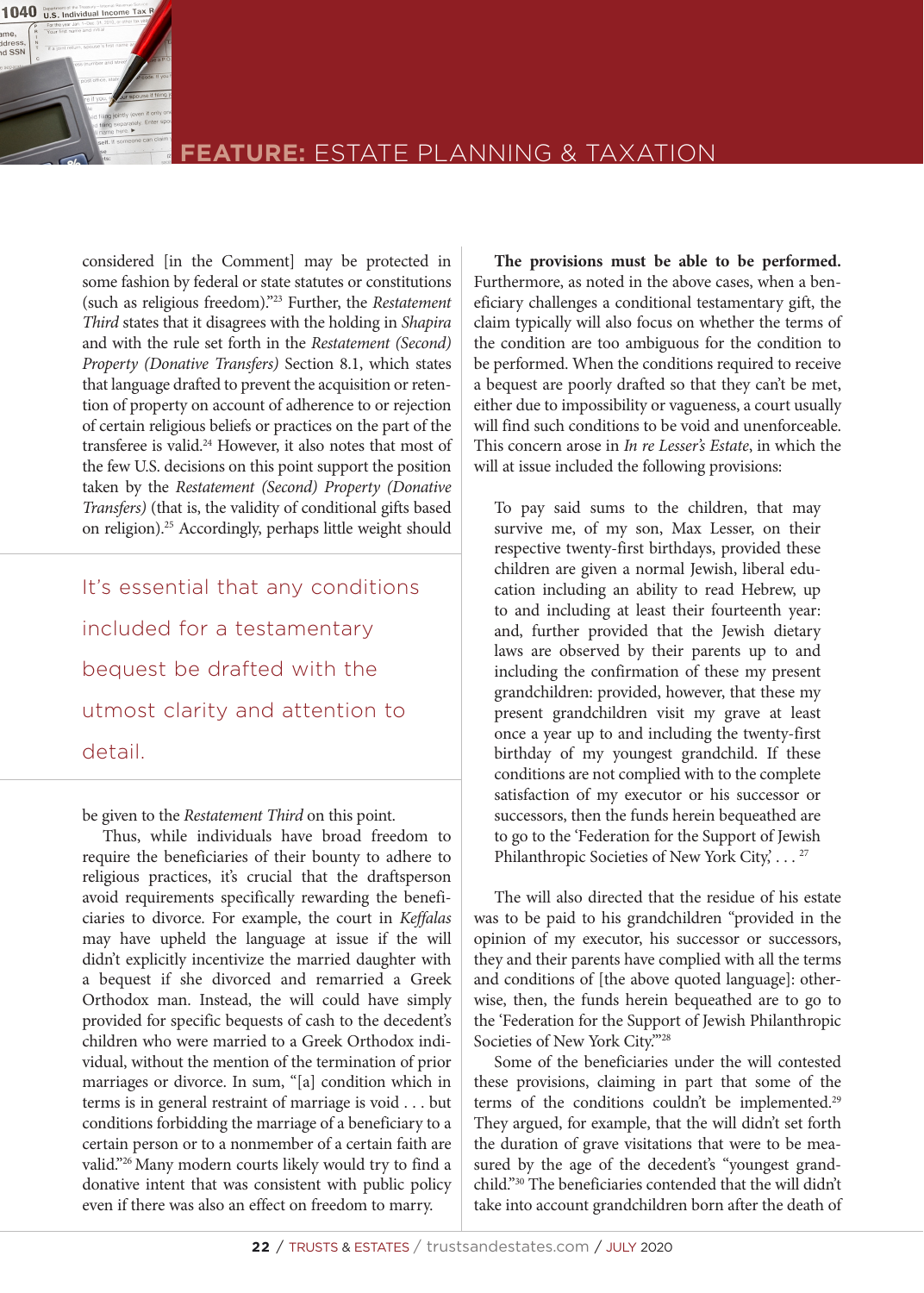

the decedent, who could be deemed to be the decedent's "youngest grandchild," thus continually changing the duration of the grave visitations required for the beneficiaries to receive funds from the decedent's estate.<sup>31</sup>

The Kings County Surrogate's Court ultimately disagreed, stating that issue didn't require serious attention because the will "speaks from the date of death of the testator."32 The court found that the decedent's "youngest grandchild" meant the youngest grandchild who had been conceived—but not necessarily born—as of the decedent's death, explaining that this question was "presently academic" because the youngest living grandchild of the testator was born slightly over eight months after the testator's death.<sup>33</sup> "It was obviously 'alive' *in ventre sa mere* at the time of the decedent's demise and is not only entitled to the benefits which he gave to the specified class of grandchildren . . . but comes within the description of the person whose minority is to measure the period of grave visitation."34

Similarly, in *In Re Paulson's Will*, the Supreme Court of Wisconsin was asked to interpret vague provisions in a testamentary document that provided that if the decedent's son "attend the regular meetings of worship of the Emanuel Church near the village of Cashton, Wisconsin, when not sick in bed, or prevented by accident or other unavoidable occurrence," he would receive his bequest.<sup>35</sup> The son claimed that the condition didn't include clear criteria for what would constitute "regular" meetings or "unavoidable occurrence" and thus was unenforceable due to uncertainty and indefiniteness.<sup>36</sup> The court held that it was proper for a court to provide clarity on these questions:

It is said there is nothing to indicate when the attendance at church is to commence, nor how long it is to continue, nor who is to judge whether Peter Paulson has attended the 'regular meetings' of the church named, and, if he has not attended, who is to be the judge whether or not he was 'sick in bed.' But we think all of these questions are properly for the determination of the court in case judicial determination should be necessary. It does not seem that they are incapable of judicial determination, or that the conditions are so uncertain and indefinite that a court could not determine whether they had been performed . . . while the period of time of attendance is not

stated, we think it a proper matter of judicial determination under all the terms of the will.<sup>37</sup>

Another example of a vaguely drafted conditional bequest involves a will that revoked certain bequests to the decedent's children if the children were married to non-Jewish individuals.38 Several years after the decedent's death, the decedent's only son married a woman who wasn't Jewish.<sup>39</sup> A few months after their civil ceremony wedding, the son's wife converted to Judaism, and they had a Jewish wedding ceremony while she was pregnant.40 The decedent's other children petitioned the court to determine whether the son had lost his rights to

When drafting a testamentary document with a religious condition, the draftsperson should consider the mechanisms of the condition and how the executors or trustees will be able to determine if the condition is met.

the decedent's estate based on the provision.<sup>41</sup> Ultimately, the Supreme Judicial Court of Massachusetts interpreted the conditional bequest to mean that the future spouse of a child of the decedent must be Jewish as of the date of the legal marriage between the child and the future spouse.42 "Regardless of the dogmatic dispute as to the retroactive effect of conversion, we think that the provision as to marriage with 'a person not born in the Hebrew faith' must be judged in this case on the facts as they stood on May 11, 1949 [the date of the son's civil ceremony wedding]."43 A properly drafted will could have avoided the time and cost necessary to obtain a judicial determination of these conditions. It's worth noting that the court upheld the religious provisions. It's essential, therefore, that any conditions included for a testamentary bequest be drafted with the utmost clarity and attention to detail. While the courts upheld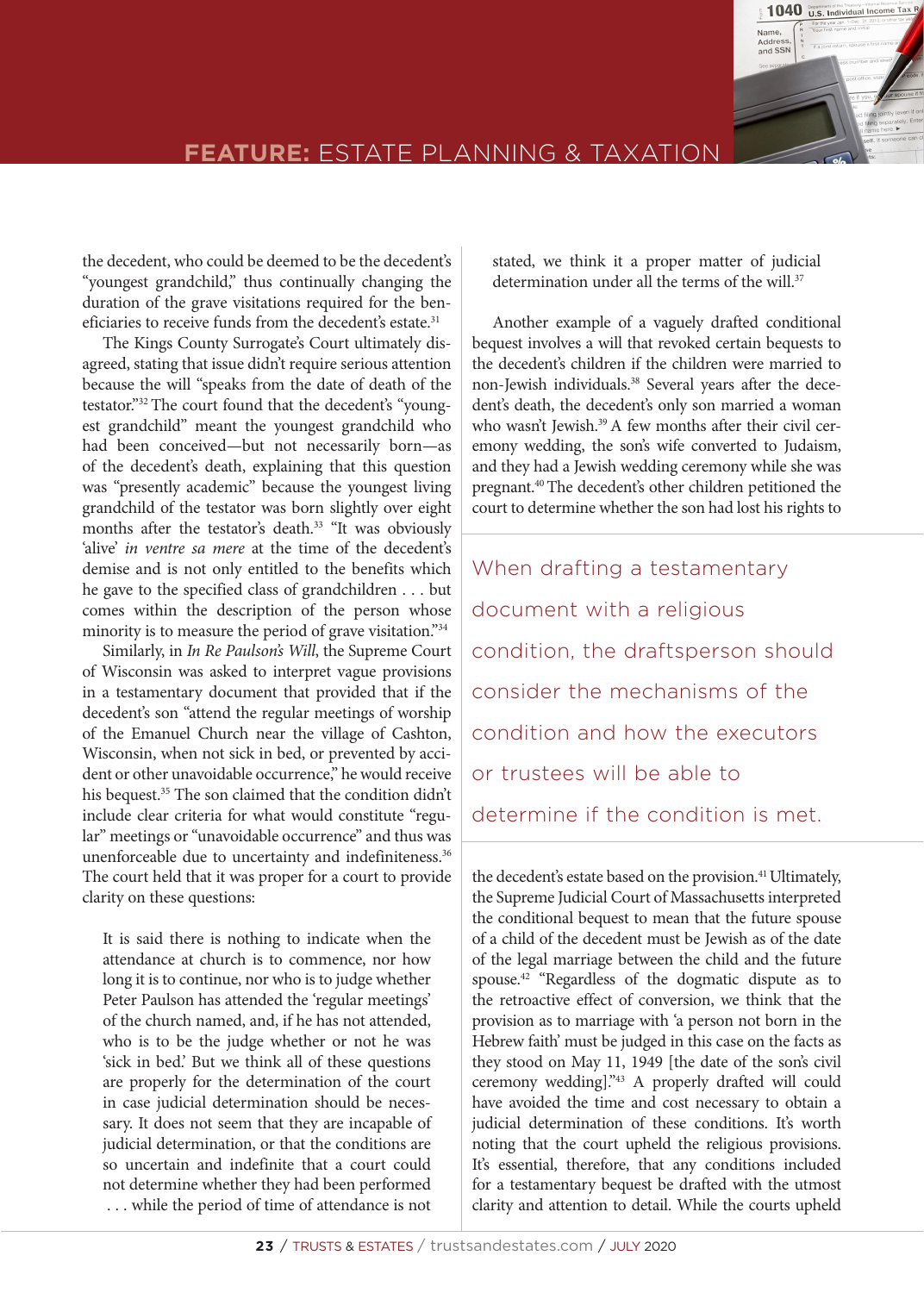

### **FEATURE:** ESTATE PLANNING & TAXATION

the provisions, a judicial interpretation of a decedent's testamentary document may not actually follow what the testator intended. In addition, poorly drafted religious requirements in a testamentary document could lead to costly legal actions to ensure the conditions are properly met.

### Sample Provisions/Suggestions

Thus, when drafting a testamentary document with a religious condition, the draftsperson should consider the mechanisms of the condition and how the executors or trustees, as the case may be, will be able to determine if the condition is met. What constitutes "regular" church attendance? For how long must the

It's possible for testators and grantors to include in their testamentary documents and trusts, religious requirements for the beneficiaries so long as the documents are well-drafted.

religious practice be observed? What's the measuring life governing the duration of the conditions to be met? What's the relation of the beneficiaries to the grantor or testator? It's notable, for example, that a majority of the cases upholding restraints on religion in donative transfers have involved situations in which the transferor and transferee were related by blood, marriage or adoption.<sup>44</sup> A court might conclude that such restraints shouldn't be upheld when the beneficiary at issue isn't related to the transferor. In addition, draftspersons may need to include language in the document to specify how to determine whether an adopted descendant or a descendant conceived through artificial reproductive technology (ART) is considered to be born a member of the particular faith of the testator or grantor. If the governing instrument isn't clear on how the condition can be performed, it may lead to burdensome disputes between beneficiaries and fiduciaries and the possible

invalidation of the condition.

Below is a sample provision that expresses the grantor's donative intent with regard to the grantor's descendants' spouses without encouraging divorce:

The grantor places great significance on the grantor's descendants being Protestant. Nothing herein is intended to express disapproval of the decision of a descendant of the grantor to marry or the choice of his or her spouse. If a child of the grantor after the date of this agreement (i) marries an individual who is not a Protestant or (ii) converts to a religion or faith based organization other than Protestantism, such child of the grantor shall not be considered a beneficiary at such time.

Alternatively, such language could be incorporated directly into the dispositive provisions of the trust as follows:

Upon her attainment of the age of thirty-two years (the 'Determinative Date') by the grantor's daughter, Ann, the trustees shall distribute onehalf of the then-remaining principal of the trust to Ann, provided that from date of her attainment of the age of majority through and including the Determinative Date, Ann shall have not (i) married an individual of the Episcopalian faith or (ii) baptized any child of hers in the Episcopalian faith.

The below language provides guidance for a draftsperson to consider when a bequest is conditioned on a descendant's parent being of a particular faith when there's a possibility that descendants will be born or have been born through the use of ART:

If a descendant of the grantor is conceived by artificial reproductive technology through the use of a donor oocyte or zygote (the 'Donor Egg') [an 'ART Descendant'], the following shall be applicable for such ART Descendant to be a beneficiary:

(i) If such ART Descendant is married, such ART Descendant is married to a Catholic Individual;